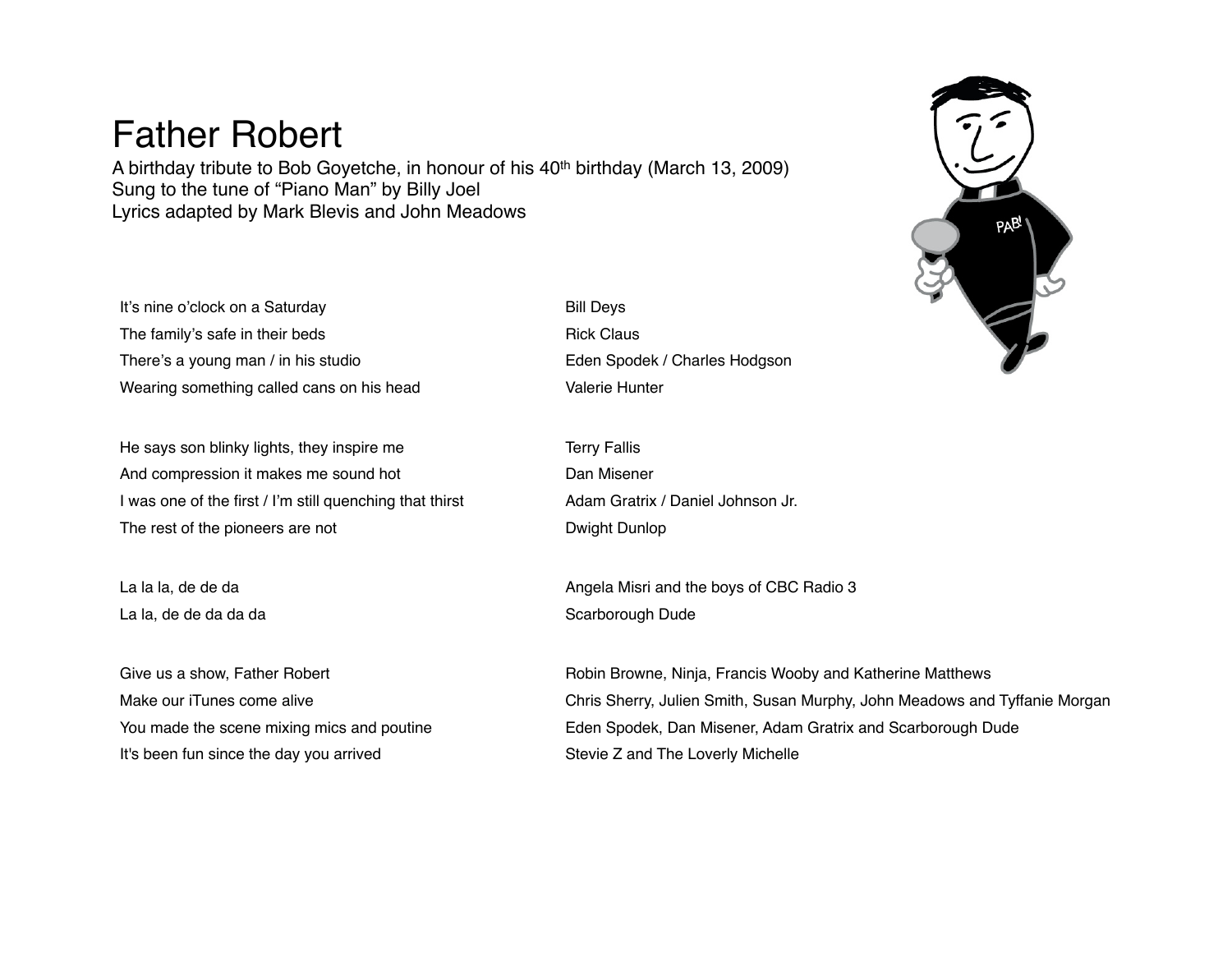Now Ken at the bar / is a friend of mine Clinton Alvord / Daryl Cognito When he's high / he goes on 'bout his luck Ninja / Chris Sherry He leans in to claim / that Bob gave him his name Julien Smith / Susan Murphy

"Listen" comes the voice of another Maureen Blaseckie The aspect of Bob as a mensch Bruce Murray Is he'd rather do with others / what he can do by himself Mark Blaseckie / Steve Garfield And he'll do it in English and French Marko Kulik Marko Kulik

Now Julien's a Trust Agent novelist **Barry Lock** Barry Lock Who hasn't settled down with a wife Sage Tyrtle Sage Tyrtle He swears like a jailor / he's tatooed like a sailor James Carter / Sean "Ajay" Joyner Podcasting made them friends for life **Paul Lyzun** Paul Lyzun

And the waitress looks at Bob kinda crazy **Andrea Ross** Andrea Ross As the businessmen feel increasingly ill Sean McGaughey Yes, they're sharing a drink they call Monetize Whitney Hoffman And podcasting won't pay their bill Will Spaetzel

And for no known reason adds fuck Sylvain Grand'maison (with the help of Dan Misener, Daryl Cognito, Chris Sherry, Marko Kulik and Andrea Ross)

Oh, la la la, de de da Angela Misri and the boys of CBC Radio 3 La la, de de da da da Mark Blevis and Andrea Ross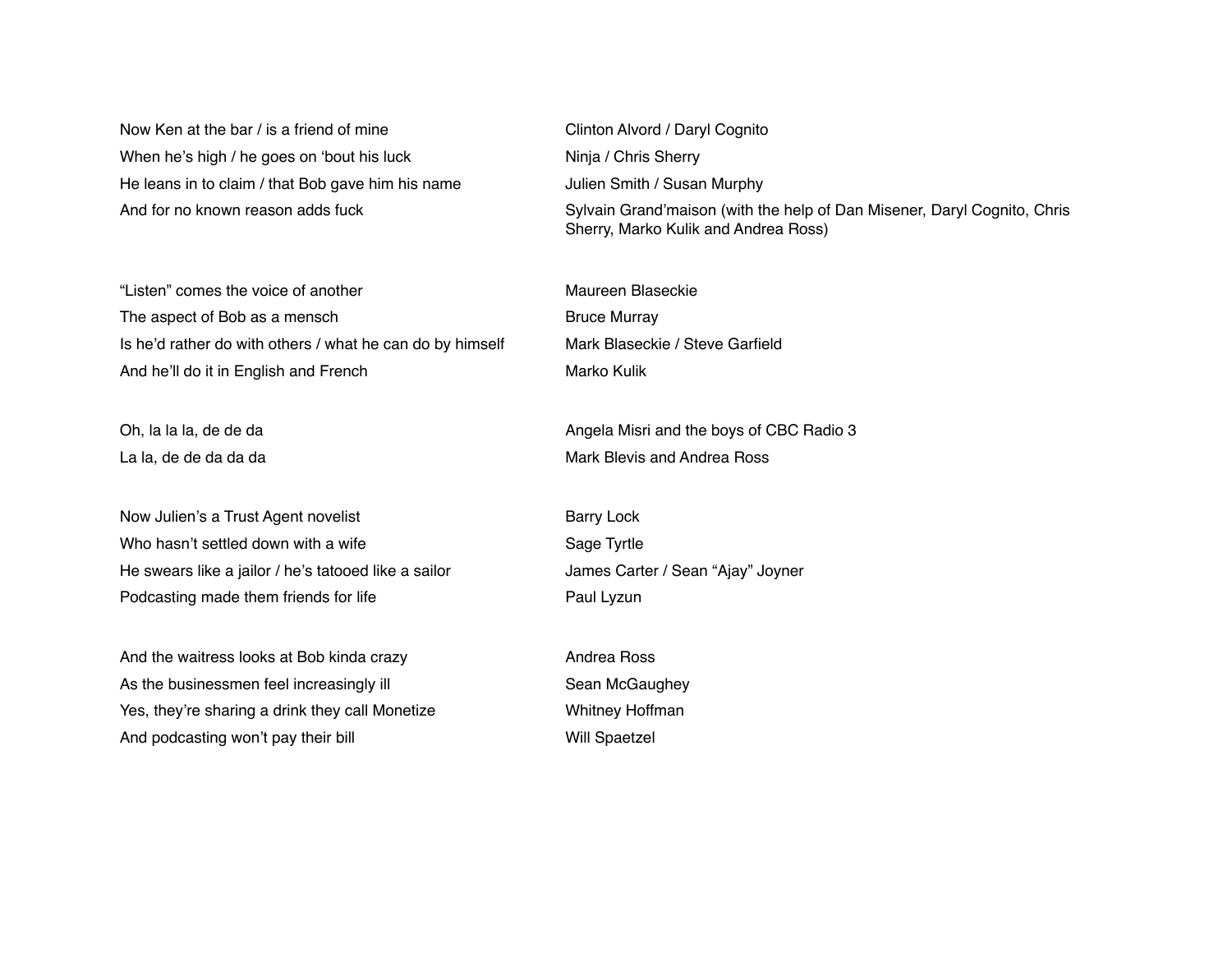It's a pretty good crowd / for a boat cruise John Meadows / Francis Wooby And the community / holds up their beers Neil Gorman / Rob Lee Cause they've waited a year / to be gathered right here Dave Delaney / Daniele Rossi And they can't use their mics for a while **Laurent Lasalle** Laurent Lasalle

Cause the engine it screws up recordings The Mark Blevis And the music isn't safe for the web Jay Moonah If it wasn't for Bob we poor lowly slobs Christa Couture Wouldn't feel for a night like celebs Tim Coyne

Will you still do a show now you're middled-aged? The Father Robert Singers Will the gear bag now hang a bit low? (that's right... ALL 49 voices) Could you still do some punk, though there's junk in the trunk and the gray hair is starting to show?

Bob, pour your soul in an MP3 Ninja, John Meadows, Christa Couture and Tyffanie Morgan Opening your door to your friends **Bill Deys, Eden Spodek, Susan Murphy, Bruce Murray and Steve Garfield** And you'll never podfade, you're still in the parade Daryl Cognito, Chris Sherry, Robin Browne, Sean "Ajay" Joyner and Laurent Lasalle We can't wait for the next show you send Sylvain Grand'maison, Marko Kulik, Katherine Matthews, Rob Lee, Stevie Z

and The Loverly Michelle

Oh, la la la, de de da Angela Misri and the boys of CBC Radio 3 La la, de de da da da Mark and Maureen Blaseckie